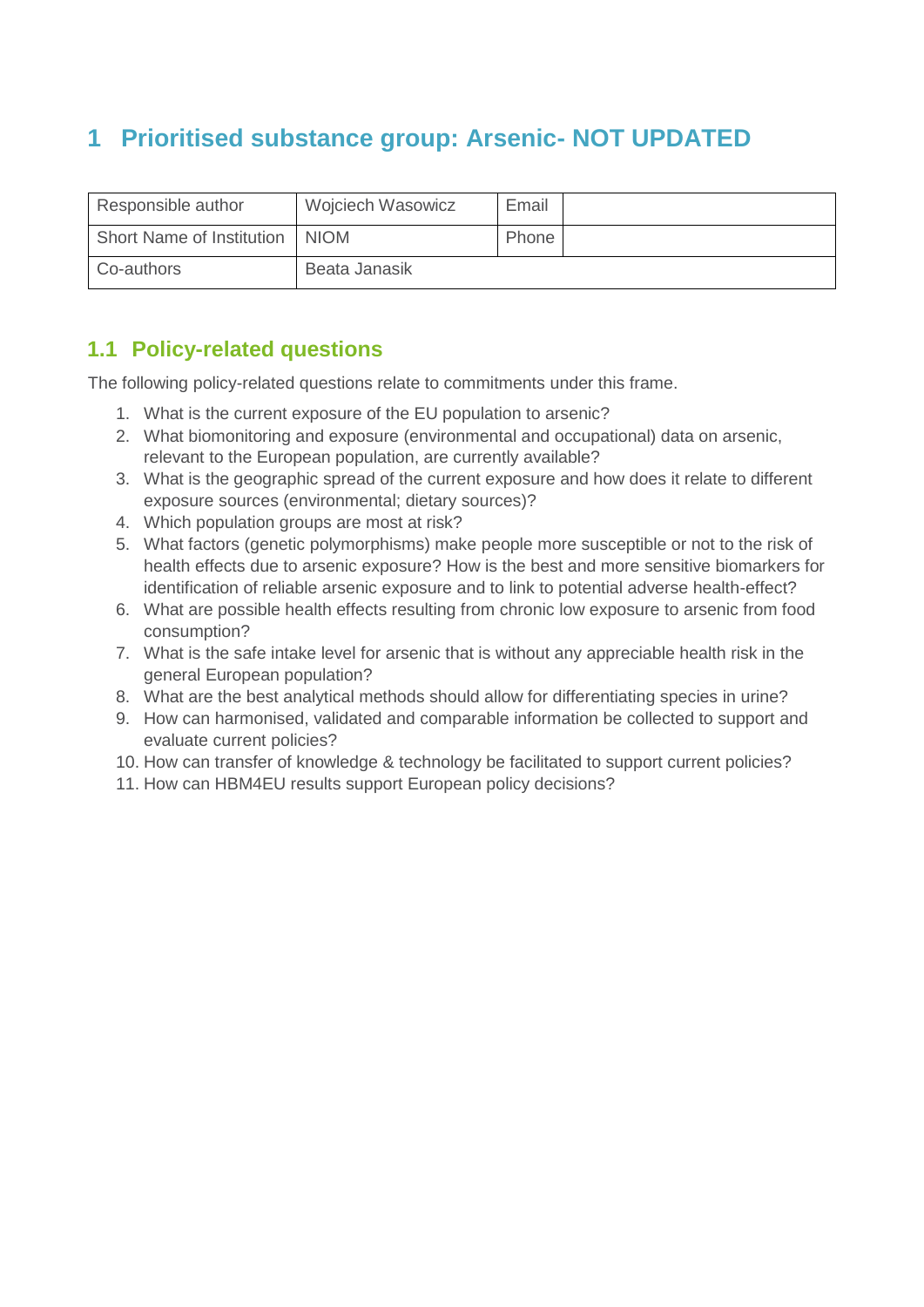## **1.2 Research Activities to be undertaken**

| <b>Policy question</b>                                                                                                                                                                                                                                                                                   | <b>Substance</b> | <b>Available knowledge</b>                                                                                                                                                                                                                                                                             | Knowledge gaps and activities needed                                                                                                                                                                                                                                                                                                                                                                                                              |
|----------------------------------------------------------------------------------------------------------------------------------------------------------------------------------------------------------------------------------------------------------------------------------------------------------|------------------|--------------------------------------------------------------------------------------------------------------------------------------------------------------------------------------------------------------------------------------------------------------------------------------------------------|---------------------------------------------------------------------------------------------------------------------------------------------------------------------------------------------------------------------------------------------------------------------------------------------------------------------------------------------------------------------------------------------------------------------------------------------------|
| What is the current exposure of the<br>EU population to arsenic?                                                                                                                                                                                                                                         | As               | Human exposure and effects data are limited.                                                                                                                                                                                                                                                           | Mapping and / or updating existing biomonitoring / exposure data<br>- collection, comparison, evaluation and integration into IPChem<br>- identification of knowledge gaps<br>- prioritisation of research needs<br>WP 7/8/9/10                                                                                                                                                                                                                   |
| What biomonitoring and exposure<br>(environmental and occupational)<br>data on arsenic, relevant to the<br>European population, are currently<br>available?                                                                                                                                              | As               | Publications on occupational exposure are available, but<br>the data is rather old and some exposures are not<br>relevant anymore.<br>Publications on environmental exposure are available,<br>but the data is rather not EU population exposures and<br>not included dietary sources (excluded water) | Mapping / updating existing toxicological/biomonitoring data<br>collection, comparison, evaluation and integration into IPChem<br>identification of knowledge gaps<br>WP 7/8/9/10                                                                                                                                                                                                                                                                 |
| What is the geographic spread of the<br>current exposure and how does it<br>relate to different exposure sources<br>(environmental; dietary sources)?                                                                                                                                                    | As               | Human exposure and effects data are limited.                                                                                                                                                                                                                                                           | Mapping of existing data on arsenic content in food and water<br>including geographical variations in Europe. The term daily<br>intake of arsenic depending on the geographic region and dietary<br>habit.<br>Use of existing data to assess the determinants of exposure,<br>including geographic variations and their causes (e.g.<br>environmental exposures, diet)<br>identification of knowledge gaps                                        |
| Which population groups are most at<br>risk?                                                                                                                                                                                                                                                             | As               | Studies in vulnerable populations and studies for a better<br>understanding of the health effects of inorganic arsenic in<br>the population at exposure levels in EU are greatly<br>needed.                                                                                                            | Establish European arsenic biomonitoring program covering<br>broad population groups (children and adults).                                                                                                                                                                                                                                                                                                                                       |
| What<br>factors<br>(genetic<br>polymorphisms) make people more<br>susceptible or not to the risk of health<br>effects due to arsenic exposure? How<br>is the best and more sensitive<br>biomarkers for identification of<br>reliable arsenic exposure and to link<br>to potential adverse health-effect? | As               | Human exposure and effects data are limited. Publications<br>on influence of genetic polymorphisms on arsenic<br>metabolism are available, but the data is rather not EU<br>population exposures.                                                                                                      | Mapping of existing capacities<br>Explore the possible use of existing cohorts for the<br>investigation of the adverse health effects due to chronic<br>exposure to low levels of arsenic including the identification<br>and possibly validation of markers of susceptibility<br>- Identification of reliable biomarkers (biochemical and/or<br>molecular biology markers) of arsenic exposure and to link to<br>potential adverse health-effect |
| What are possible health effects<br>resulting from chronic low exposure<br>to arsenic from food consumption?                                                                                                                                                                                             | As               | Human exposure and effects data are limited.                                                                                                                                                                                                                                                           | Identification of groups at risk of exceeding health-based<br>guidance values, based on existing information (e.g. by age,<br>gender, diet, geography, co-exposures, hot-spots in Europe)<br>- To determine whether current or expected exposure levels of<br>as are of concern for health in the general population.                                                                                                                             |

**Table 1 Research activities research activities to be carried out to answer the policy questions for arsenic**